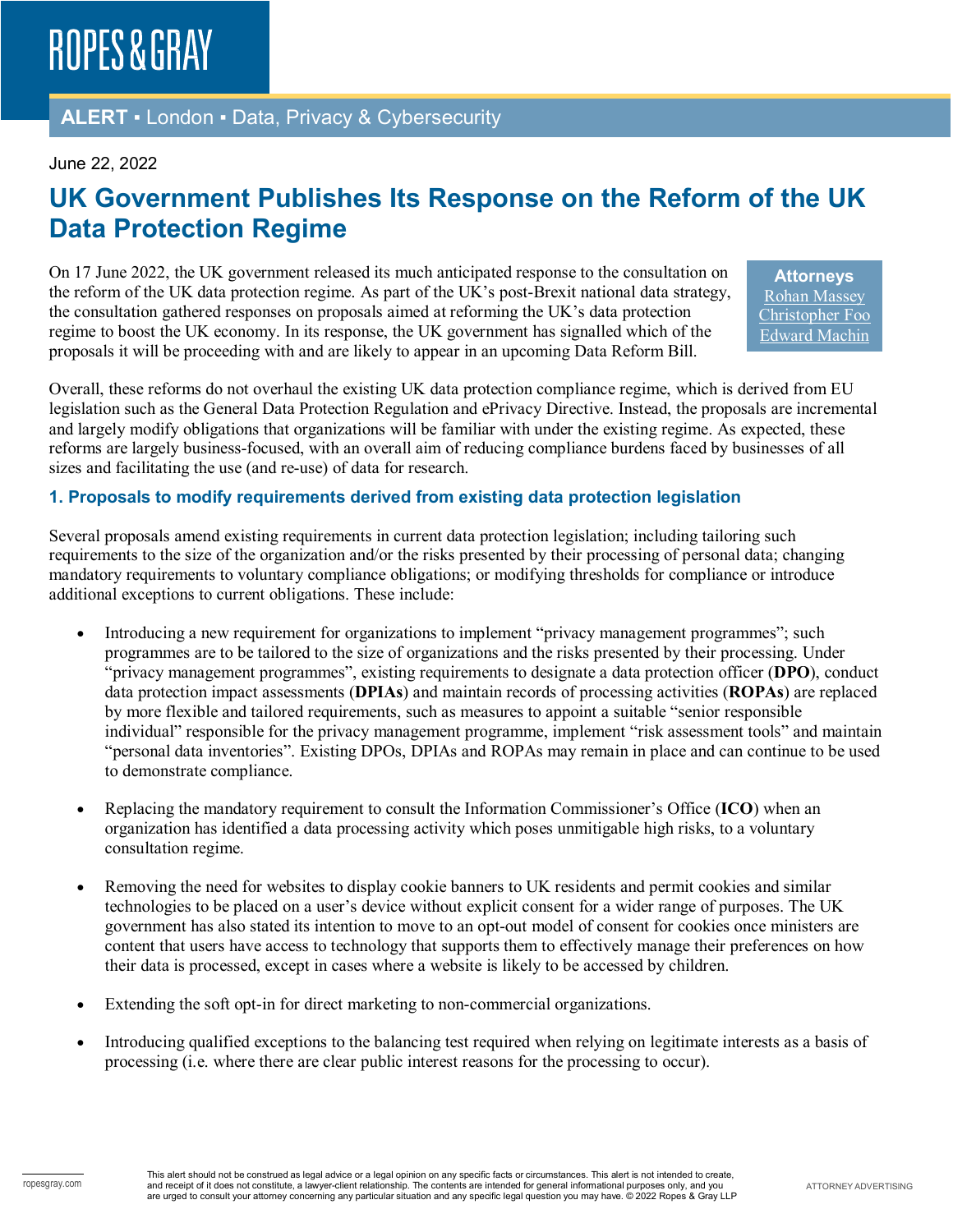# ROPES & GRAY

### **ALERT** ▪ Page 2

- Modifying the threshold to allow organizations to refuse to respond to a data subject access request, from 'manifestly unfounded or excessive' requests to 'vexatious or excessive' requests, in line with the Freedom of Information regime.
- Introducing reforms to ensure data exporters can act "pragmatically and proportionally" when using alternative data transfer mechanisms (e.g. standard contractual clauses).

These proposals aim to reduce the burden on data controllers, and to a smaller extent data processors, when complying with data protection legislation. The business-friendly focus of these proposals has raised concerns that they may undermine the European Commission's (**EC**) UK adequacy decision, which currently permits the free flow of personal data from the EU to the UK (for more information, see our alert [here\)](https://insights.ropesgray.com/post/102h1j1/brexit-is-no-barrier-for-data-flows-as-uk-is-eu-adequate-for-now). The UK government notes that EC adequacy decisions do not require an 'adequate' country to have the same rules as EU legislation, and maintains that the proposed reform of UK legislation is compatible with such decisions.

#### **2. Proposals to promote research/innovation**

Several proposals are also designed to boost research and innovation. These include:

- Clarifying what constitutes data processing for research purposes.
- Including a broader notion of consent as a legal basis for scientific research.
- Introducing a qualified exemption to the requirement to inform/recontact data subjects under Art. 13(3)of the UK GDPR when re-using personal data for research purposes.
- Clarifying how data may be re-used (e.g. the circumstances that constitute further processing, and the applicable legal basis for such processing).
- Clarifying that the standard required for data to be considered anonymous is to be relative to the circumstances at the time of processing.
- Recasting restrictions on automated decision-making as a right to safeguards rather than a general prohibition.

As anonymous data is not considered personal data and thus falls outside the scope of the GDPR, the proposal to qualify the standard of anonymous data may potentially unlock a substantial amount of data available to organizations to use for analytics, research and other processing operations. However, organizations should ensure that they have a relevant legal basis to anonymize personal data in the first instance, as the act of anonymization is a processing activity that would fall within the scope of the GDPR.

With regards to AI, the UK government has also stated that is will further consider how fairness will factor in a wider governance context and introduce a new exception to enable the processing of sensitive personal data for the purpose of monitoring and correcting bias in AI systems. The UK government has also reiterated its intention to publish a white paper on AI governance in line with its national data strategy, and in line with its previous stance, has stated its intention not to legislate separately for AI (in contrast to the EU's upcoming AI Act).

#### **3. Proposals to reform the Information Commissioner's Office**

The UK government also intends to reform the ICO, the body tasked with oversight of the UK's data protection regime. Its proposals include: